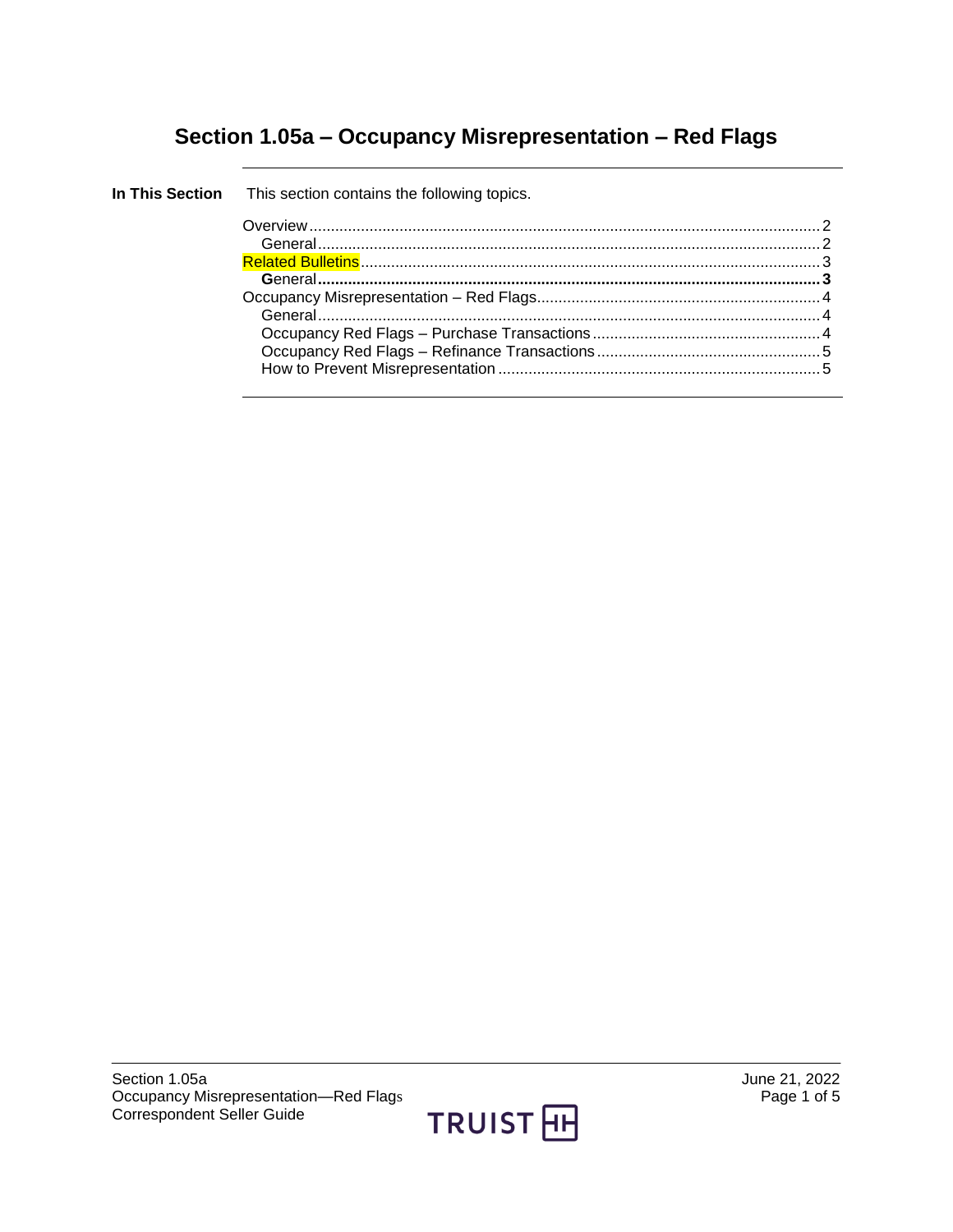- <span id="page-1-1"></span><span id="page-1-0"></span>General • This is section provides tools to help identify potential fraudulent indicators for borrower occupancy misrepresentation. The red flags provided will assist in identifying a leading fraud category that is used to conceal a borrower's occupancy intent.
	- Inconsistencies in the loan file are often indicators that that the file contains misrepresentations. One or more of these "red flags" does not necessarily indicate fraudulent intent; however, several red flags may signal a fraudulent transaction.

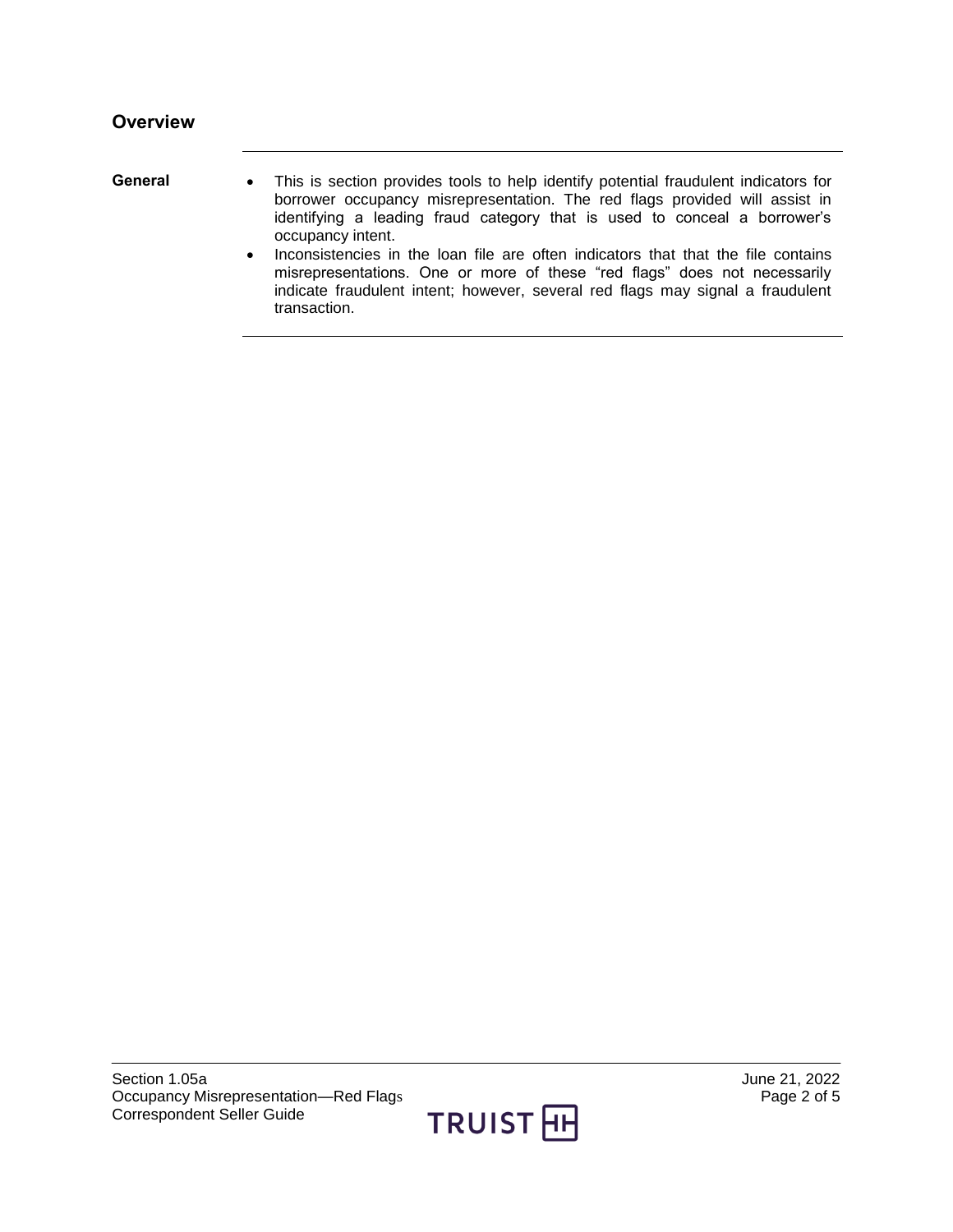## <span id="page-2-0"></span>**Related Bulletins**

<span id="page-2-1"></span>**General** Related bulletins are provided below in PDF format. To view the list of published bulletins, select the applicable year below.

- [2022](https://truistsellerguide.com/manual/cor/bulletins/Related%20Bulletins/2022/COccupancyRedFlags2022.pdf)
- $\bullet$  [2020](https://truistsellerguide.com/manual/cor/bulletins/Related%20Bulletins/2020/COccupancyRedFlags2020.pdf)

**Note:** There were no related bulletins published in 2019 or 2021.

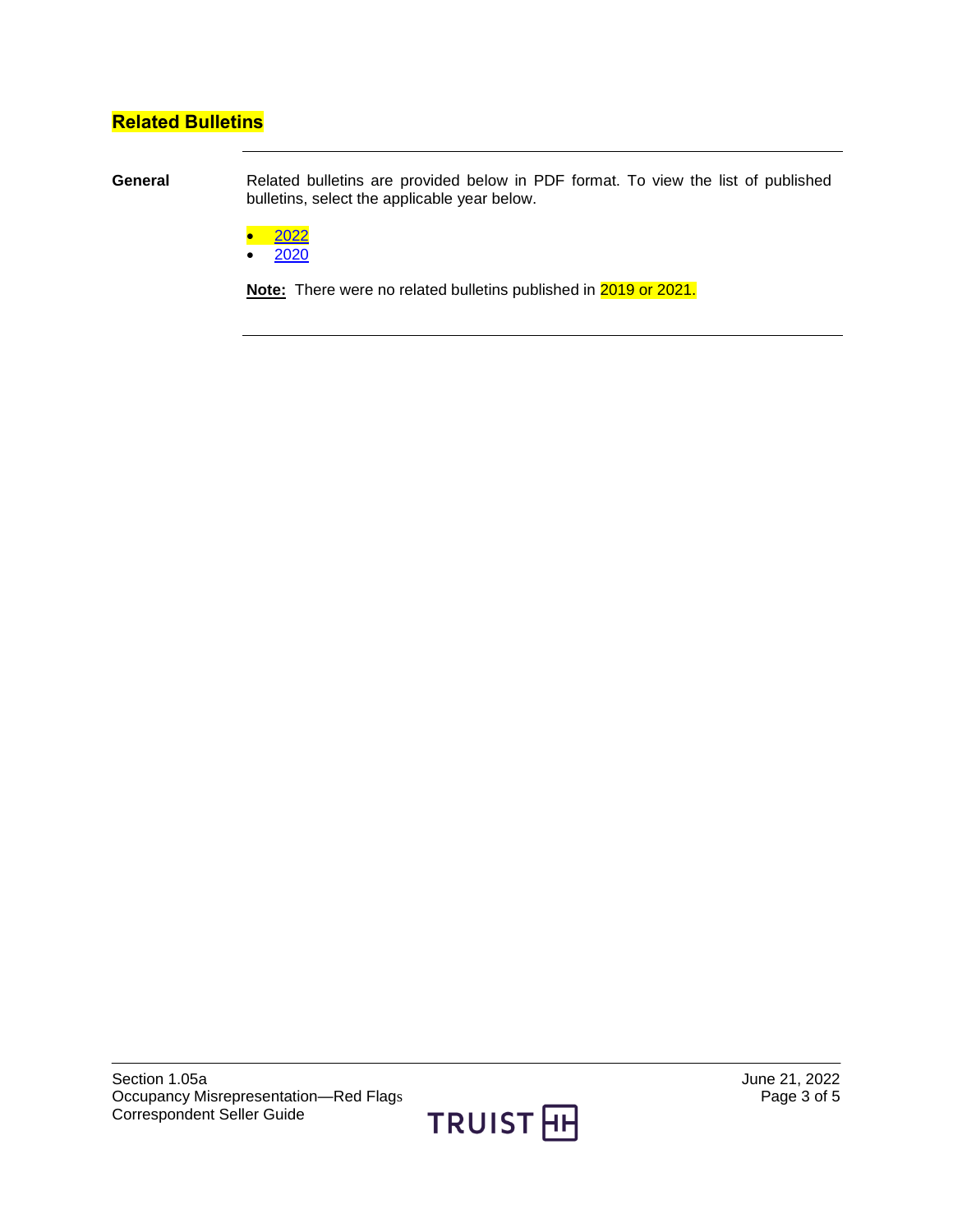## <span id="page-3-0"></span>**Occupancy Misrepresentation – Red Flags**

<span id="page-3-2"></span><span id="page-3-1"></span>

| General                                                                  | Occupancy misrepresentation is a leading fraud category used to conceal a<br>finance<br>investment<br>property. It involves<br>borrower's<br>intent to<br>the<br>misrepresentation and/or concealment of specific facts, by the borrower, to<br>qualify for the loan on an investment property and/or obtain better loan terms<br>typically associated with a primary residence or second home. The borrower<br>intends to repay the loan, but typically does not occupy the property as a primary<br>residence or second home, as represented.<br>Inconsistencies in the loan file are often indicators that the file contains<br>$\bullet$<br>misrepresentations. One or more "red flags" does not necessarily indicate<br>fraudulent intent, however, several red flags may signal a fraudulent transaction.<br>All parties are responsible for diligence in identifying and resolving red flags<br>$\bullet$<br>within the loan file.                                                                                                                                                                                                                                                                                                                                                                                                                                                                                                                                                                                                                                                                                                                                                                                                                                                                                   |
|--------------------------------------------------------------------------|-----------------------------------------------------------------------------------------------------------------------------------------------------------------------------------------------------------------------------------------------------------------------------------------------------------------------------------------------------------------------------------------------------------------------------------------------------------------------------------------------------------------------------------------------------------------------------------------------------------------------------------------------------------------------------------------------------------------------------------------------------------------------------------------------------------------------------------------------------------------------------------------------------------------------------------------------------------------------------------------------------------------------------------------------------------------------------------------------------------------------------------------------------------------------------------------------------------------------------------------------------------------------------------------------------------------------------------------------------------------------------------------------------------------------------------------------------------------------------------------------------------------------------------------------------------------------------------------------------------------------------------------------------------------------------------------------------------------------------------------------------------------------------------------------------------------------------|
| <b>Occupancy Red</b><br>Flags-<br><b>Purchase</b><br><b>Transactions</b> | Unrealistic commute from subject property to employment (owner occupied<br>$\bullet$<br>transaction - distance too far).<br>If relocation, continued employment is unreasonable.<br>$\bullet$<br>Downgrading to a smaller or less expensive home yet retaining current<br>$\bullet$<br>residence as a rental property (no evidence of empty nest).<br>Borrower is purchasing property from landlord, family member, or employer.<br>٠<br>Contract is not consistent with 1003 (Purpose or Declarations).<br>Homeowner's insurance is a rental policy (see declarations page).<br>$\bullet$<br>Loan purpose is second home purchase yet borrower does not own a current<br>$\bullet$<br>residence.<br>Loan purpose is a second home, yet the borrower is utilizing gift funds to<br>$\bullet$<br>purchase.<br>The borrower has no prior homeownership experience, is purchasing an<br>$\bullet$<br>investment property, and will be relying on future rents to qualify.<br>Loan purpose is a second home, yet there is evidence the borrower may not<br>$\bullet$<br>have exclusive control of the subject property's occupancy.<br>Loan purpose is a second home, yet the borrower's profile (to include income<br>$\bullet$<br>and assets) indicates a probably financial strain with the expected upkeep of a<br>second home.<br>Unrealistic distance from current residence to subject property second home<br>$\bullet$<br>(distance too close).<br>Sales contract is subject to an existing lease or property management<br>agreement.<br>Evidence the buyer information was changed or altered on the sales contract.<br>$\bullet$<br>Homeowner's insurance does not include personal property/contents coverage<br>$\bullet$<br>or the insured property and mailing address are different.<br>Continued on next page |

TRUIST<sub>E</sub>